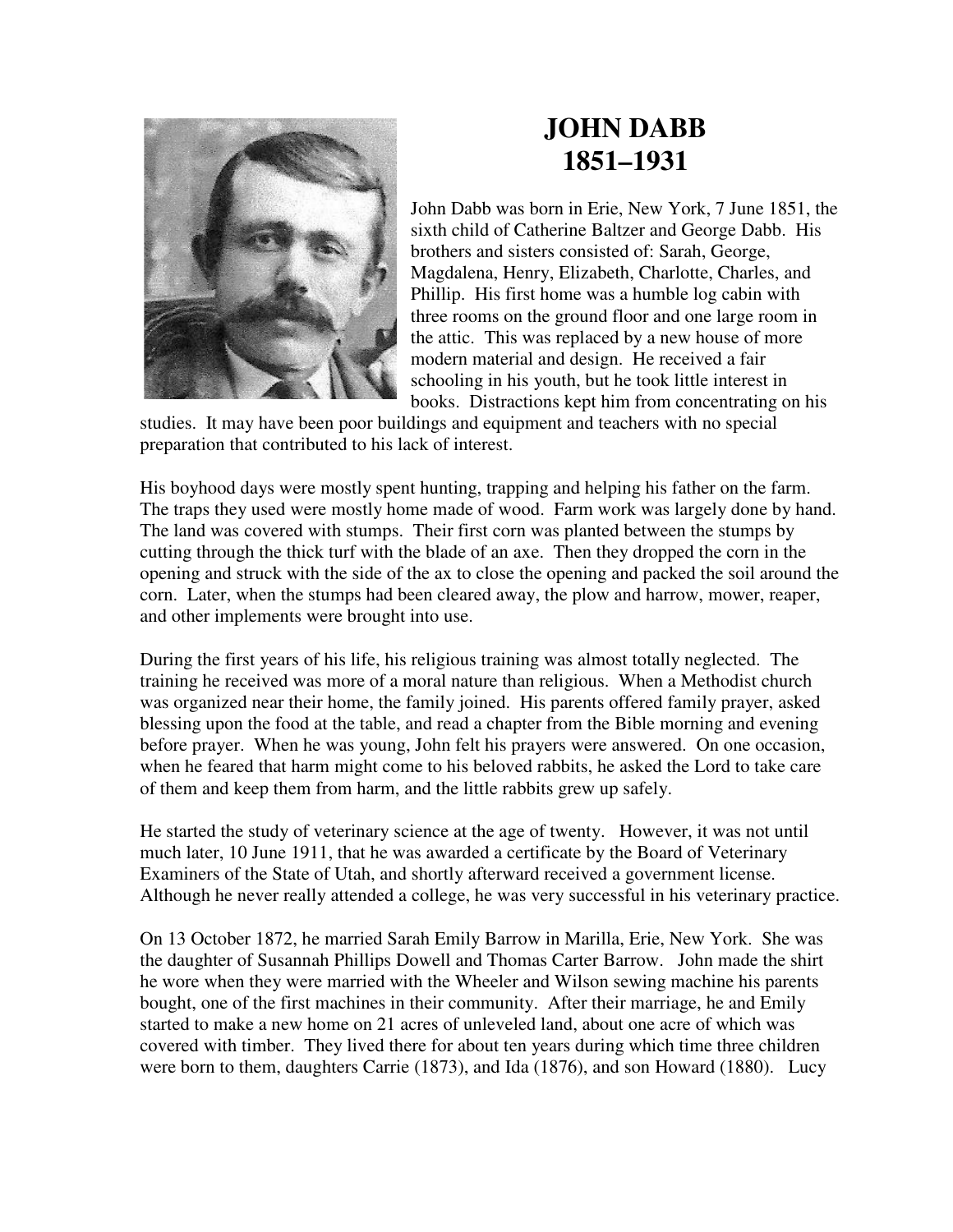Jane (1883), Hyrum Moroni (1886), Cora Belle (1889), Clarence George (1892), Evert Adolph (1894), and Phillip Edwin (1901) were born later.

They joined the United Brethren Church at Williston, Erie County, New York, and for a time they were satisfied with their religion until a Mormon Elder, Mark Hall, appeared at their home and taught them the gospel. They were baptized into the Church of Jesus Christ of Latter-day Saints. They decided to join the saints in the west, and about three months later they were in Utah. John and Emily were soon sealed together in the Endowment House in Salt Lake City in 1882.

The Dabbs purchased a 20 acre farm from Pleasant Green Taylor and settled in Harrisville, Utah. They lived in a two room adobe house for four years and later added additional rooms. John was active in the church and a good neighbor. In October 1887, Levi J. Taylor hired John Dabb to help him fix up his house by putting on a new roof and painting. John also helped Levi in November to plow and scrape his ground and kill a couple of hogs.

John and Emily attended the dedication of the Salt Lake Temple, 10 April 1893. The next year on 11 March, John Dabb left for a mission to the eastern states. While in New York, he visited the Hill Comorah and talked with Mr. Gilbert who set the type for the first Book of Mormon. He visited Niagara Falls, Brooklyn Bridge, and other notable places. He had a difficult time adjusting to the arid conditions in Utah, having loved the wooded areas in upper New York State, his previous home. When he returned from his mission, 19 October 1894, he brought with him seeds and seedlings of many plants and trees not indigenous to the area, and he planted these on his property in Harrisville. It is believed that it was he who planted the large Burr Oak tree that still blesses the Harrisville community with its beauty (604 West Harrisville Road).

John Dabb was known as an individual with somewhat of a temper. When it flared he used vocabulary that others seldom heard. He had a sense of humor, and he seemed to possess a gift for healing sick people by administering to them. He was often called late at night and would walk through Harrisville with his lantern to answer a call for administration.

Bishop Levi J. Taylor counted John Dabb as a trusted friend. In January 1896, he assigned John to the auditing committee to examine the accounts and records of the ward. Bishop Taylor's son, Amos, received a badly cut leg in 1906 from a barbwire fence as he was riding a young horse to bring the cows from the pasture. Bishop Taylor called upon John Dabb who used his skills to sew up the wound.

John Dabb lived a very busy and productive life and passed away 22 December 1931, in Ogden, Utah, at the age of 80. His wife preceded him in death by fourteen months in October 1930. He is buried in the Ogden City cemetery next to her.